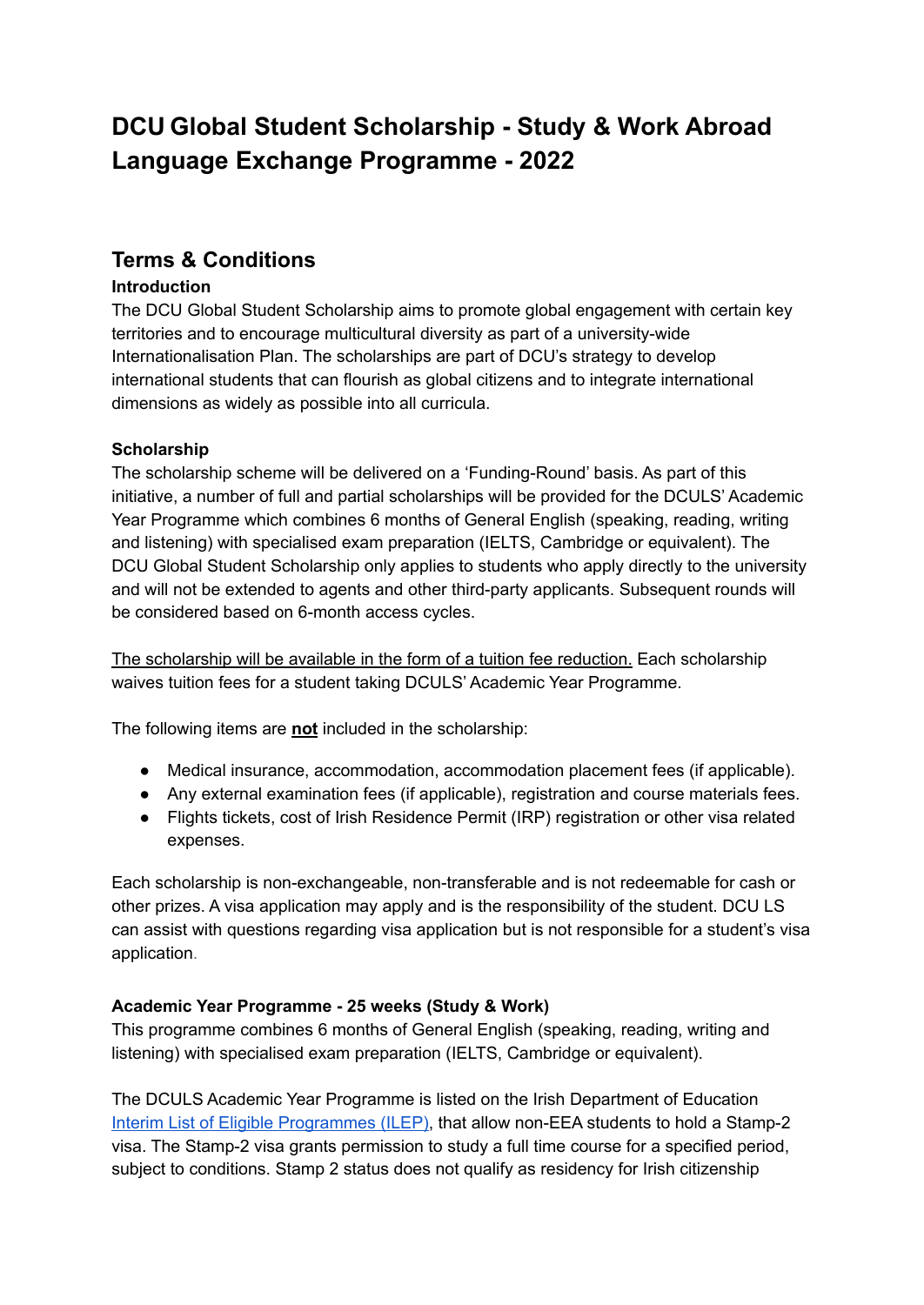application purposes. **Please note**: For partial scholarship grants, students from non-EEA countries must pay any remaining fees in advance of applying for a study visa. See [more](http://www.inis.gov.ie/en/INIS/Pages/I%20want%20to%20study%20a%20language%20course) [details](http://www.inis.gov.ie/en/INIS/Pages/I%20want%20to%20study%20a%20language%20course) here.

#### **Eligibility Requirements**

To be eligible, candidates must:

- I. Be over 18 years of age by the date of course commencement.
- II. Have a passport valid for at least 12 months after the proposed date of arrival in Ireland.
- III. Familiarise themselves with Irish Naturalization and Immigration Service's [policy](http://www.inis.gov.ie/en/INIS/Pages/Student%20Guidelines%20-%20New%20Immigration%20Regime%20for%20Full%20Time%20non-EEA%20Students) on Non-EEA [Nationals](http://www.inis.gov.ie/en/INIS/Pages/Student%20Guidelines%20-%20New%20Immigration%20Regime%20for%20Full%20Time%20non-EEA%20Students) studying in Ireland and fulfil all requirements before coming to Ireland.
- IV. Have an 85% minimum level of attendance on the course.
- V. Abide by the DCULS Individual Student Booking Terms and [Conditions](https://d1mdgb97qu443.cloudfront.net/wp-content/uploads/2017/12/2018-07-31-dcu-ls-terms-and-conditions_2018.pdf), Student Policies, and our Data Protection Policy.
- VI. Agree to feature in promoting the DCU Global Student initiative in conjunction with DCULS' marketing team.
- VII. Agree to participate in the Global Student mentoring programme which includes regular meetings with their academic mentor to review student progress.

Any offer of a scholarship is dependent upon information being truthful and accurate and upon the candidate fulfilling all of the conditions of the scholarship scheme. The right to withdraw an offer is maintained in the event of any error or omission whatsoever in the information provided by or on behalf of the candidate.

## **Application Process & Selection**

- Scholarship awards are made on a rolling basis.
- All awarded students will be contacted by email. If the student cannot be contacted or does not claim the scholarship within 14 days of notification, DCULS reserves the right to withdraw the scholarship from the chosen student and award it to another student.
- In order to apply for the scholarship, candidates must complete the application form online.
- The application consists of a personal statement, including a statement of achievement in which candidates are asked to describe their most outstanding extra-curricular achievement(s) to date.
- Students can only be awarded one scholarship at a time.
- There is no entry fee and no purchase necessary to submit the application.
- Awarded students of this round are set to start their courses between August and December 2022.
- The scholarship will only be awarded once an applicant accepts and meets the conditions of their offer.